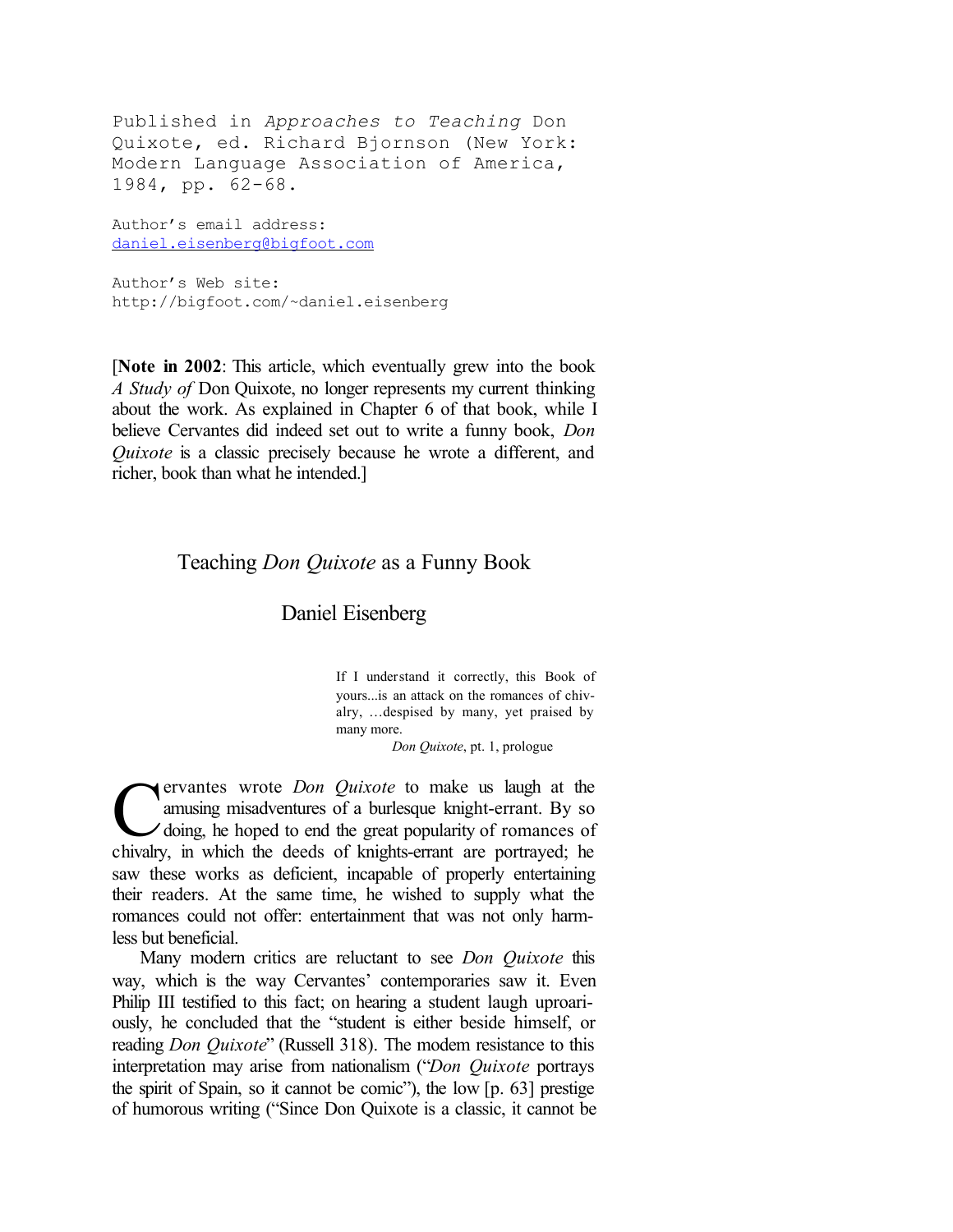a funny book"), the belief that we should not laugh at a fictional character's misfortunes, or a simple lack of familiarity with Cervantes' literary and cultural milieu. Some ignore the humor altogether: Luis Murillo's recent bibliography does not even include "humor in *Don Quixote*" as a category, and it misplaces Peter Russell's fundamental article "*Don Quixote* as a Funny Book" under the heading "*Don Quixote* in England."

Cervantes certainly had secondary purposes, as well as secondary sources, and I do not mean to imply that the study of sources or of humor is anything like a comprehensive approach to *Don Quixote*. Yet to claim that *Don Quixote* is not primarily a work of humor is to claim that it is a failure. As Russell has shown, Spanish as well as foreign readers of the time unanimously considered *Don Quixote* a funny book.

If Cervantes had a "true" purpose, it eludes even modem critics, who cannot agree on any alternative interpretation. What Oscar Mandel (in "The Function of the Norm in *Don Quixote*") has called the "soft" approach—one that sees Quixote as admirable rather than ridiculous—is a product of the Romantic movement's exaltation of suffering. The influence of that movement on contemporary interpretations of *Don Quixote* remains strong (see Anthony Close, *The Romantic Approach to* Don Quixote). To a degree, the Romantic misinterpretation of *Don Quixote* is a result of the book's success: the romances of chivalry that Cervantes attacked are, in fact, no longer read. Yet the teacher or scholar who wishes to understand the work must begin with an examination of its stated topic and with some knowledge of its protagonist's preferred reading. The failure to begin at the beginning accounts for much of the current confusion in Quixote criticism.

The favorite pleasure and escape reading of the Spanish Renaissance, the romances of chivalry (which I treat extensively in *Romances of Chivalry in the Spanish Golden Age*) exercised considerable influence on both culture and literature, an influence that has still not been adequately explored. The chivalric romances both reflected values and helped to shape them. They reminded soldiers that Christianity should be promoted as well as defended and that infidels should be vanquished and converted or killed; the Spaniards acted on this belief in the New World as well as in Europe. The chivalric novels stressed the pleasant (and minimized the unpleasant) aspects of traveling to little-known parts of the world; chivalric names like "California" and "Patagonia" were applied to strange lands. The Emperor Charles V, the most powerful and expansionist ruler Spain ever had, was a great fan of such works. They even had an influence on the church; the soldier Loyola, for example, was to some degree inspired by them to found that quasi-military, mobile, practical order of "soldiers of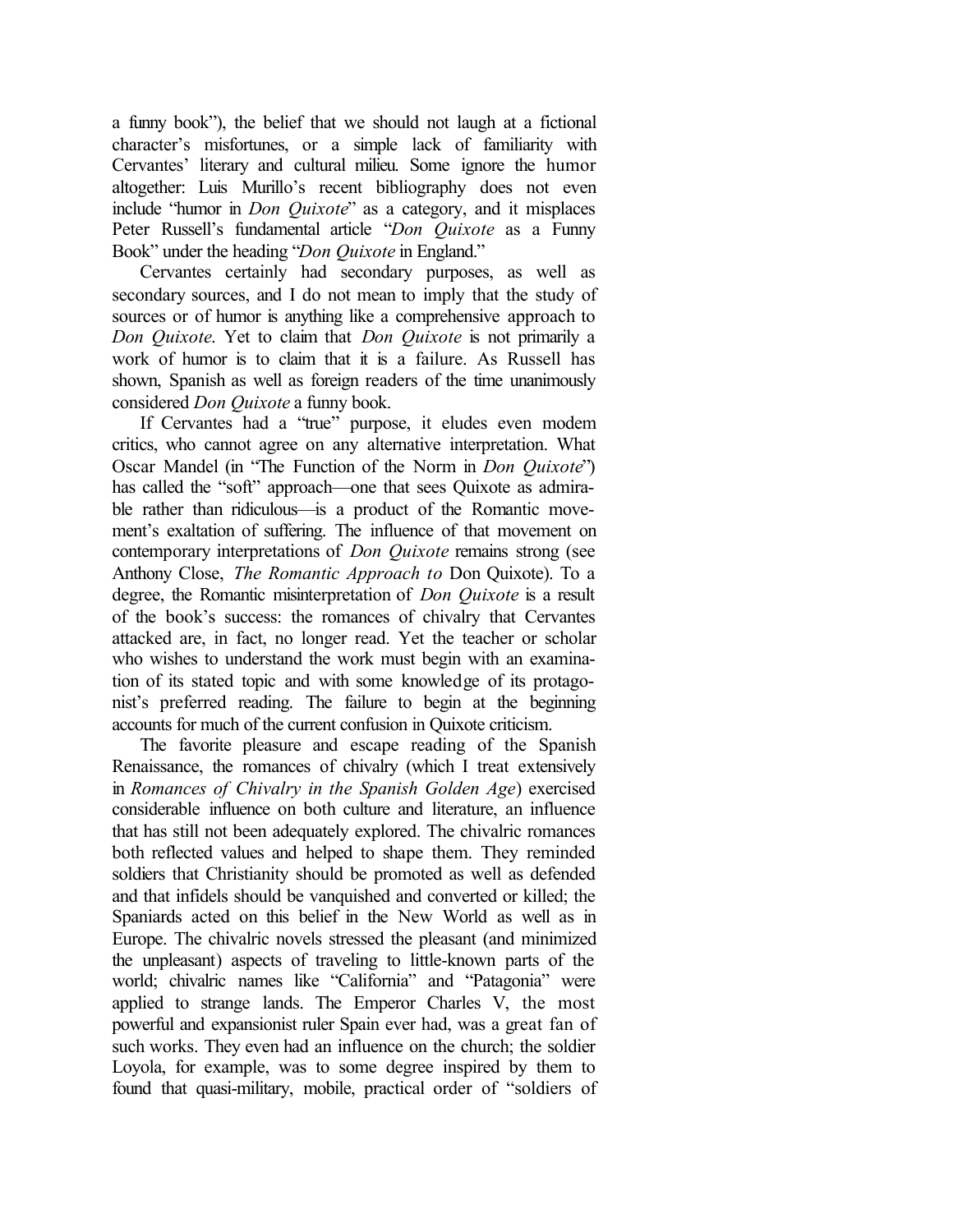Christ," the [p. 64] Jesuits. The romances were far too expensive for the poor, but illiterate people who heard them read were enchanted. In short, the books were addicting.

This addiction was all the more serious because the books were not only bad literature; they were also pernicious, at least according to many thoughtful writers of the period. The chivalric romances distracted readers from the essential task of saving their souls. They taught young men how to win, not only the heart, but also the body of a young woman. They undermined the institution of marriage and the authority of parents, and they encouraged youths to leave home on foolish endeavors. Cervantes was hardly the first to feel that the chivalric romances should be suppressed. He chose burlesque, and a fictional demonstration of the books' negative effects, as his means of attack.

To one who has read romances of chivalry, *Don Quixote* is a hilarious book. The protagonist of a romance was always young, handsome, and strong. Don Quixote is old, rides a broken-down horse, wears armor patched with cardboard, and claims a special competence in making birdcages and toothpicks (pt. 2, ch. 6). The knights of the romances traveled through colorful parts of the world, such as China, North Africa, and Asia Minor. Often they went to countries like England and Greece, noted for their "chivalric" history; they never visited Spain. Don Quixote tries to be a knight in Spain, and in one of its least attractive regions: the treeless, desertlike, underpopulated plain of La Mancha. References to this region constitute a pervasive jest: Don Quixote is famous "not only in Spain, but throughout La Mancha," and Dulcinea is not only "the most beautiful creature in the world, but even the most beautiful of La Mancha." The very name Don Quixote de la Mancha is one of the most prominent jokes in the book. A mancha 'stain' is exactly what a knight should avoid.

Whereas the knights-errant were accompanied by respectful admirers of chivalry, Don Quixote chooses a far, garrulous, ignorant, greedy, unhappily married peasant as his squire. Knights performed useful deeds—restoring queens to their thrones, helping kings repel invaders, and eliminating menaces to the public order. Don Quixote sets prisoners free, attacks armies of sheep, and bothers merchants peacefully going about their own business. In his made lust for glory, he also attacks windmills, wineskins, and puppets. Pigs run over him, and the narrator pronounces it "an adventure." Whereas people in distress asked knights to come to their rescue, Andrés specifically requests Don Quixote not to complicate his life with any more help (pt. 1, ch. 31). On the one occasion when Don Quixote's help is urgently and sincerely sought—when someone really needs assistance—he does nothing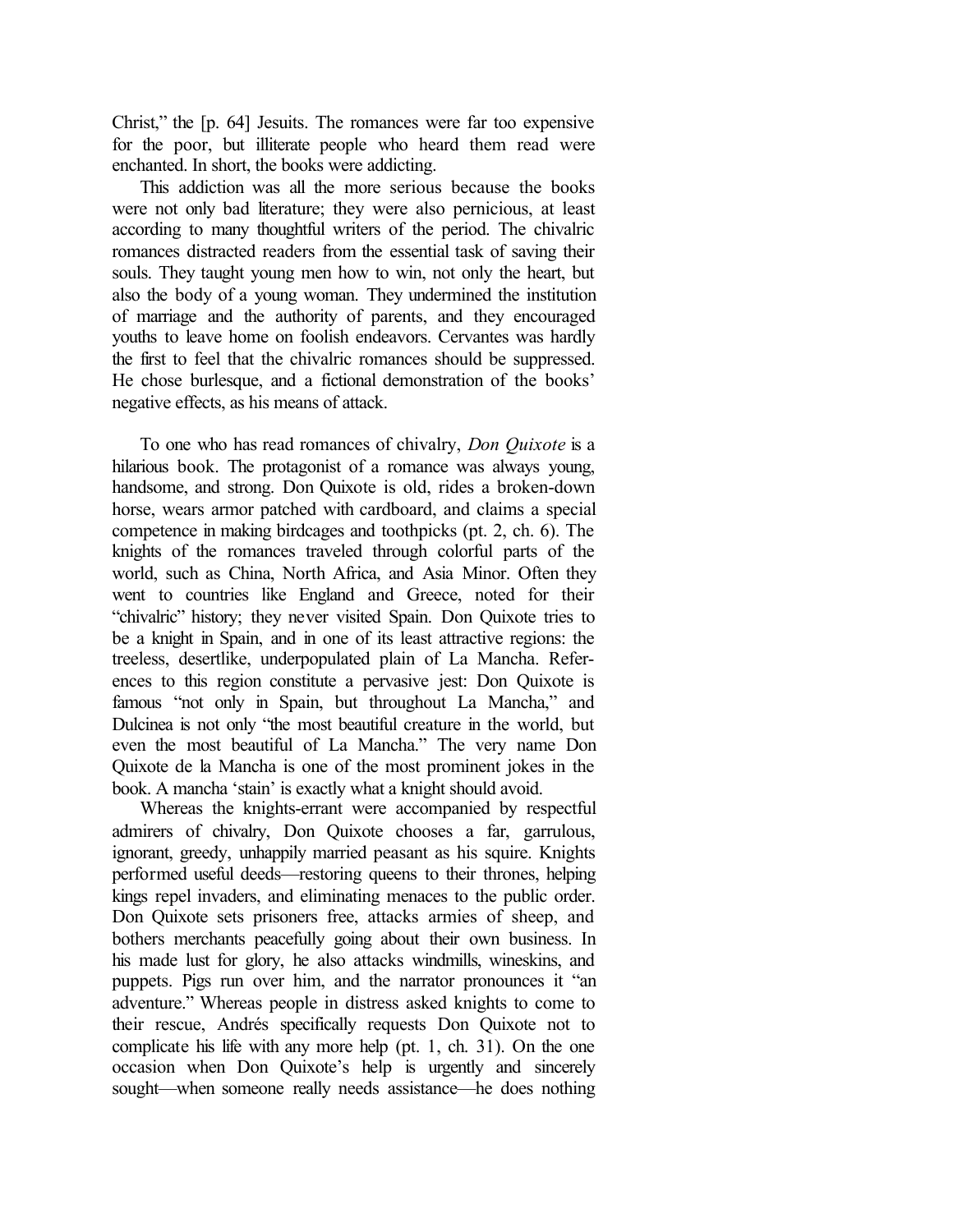(pt. 1, ch. 44). [p. 65]

As Don Quixote, expert on chivalric culture, tells us, knights were usually in love. But those knights were of royal blood, and they fell in love with women of similar rank. Don Quixote, an impoverished lesser noble, chooses to love a peasant girl who has a loud voice and smells like a man (pt. 1, chs. 25, 32). Her virtue is repeatedly questioned in the novel, in the introductory sonnet of the Caballero del Febo, for example, we discover that only because of Don Quixote could one pretend that Dulcinea was chaste. Sancho is surprisingly enthusiastic about Aldonza Lorenzo (pt. 1, ch. 25), and this enthusiasm may have something to do with his wife's jealousy, of which he complains in part 2, chapters 22 and 25.

Don Quixote's other contacts with women are no more successful, and they are equally funny. If beautiful women and princesses fall in love with the attractive, competent young knights of the romances, Don Quixote has to seize, and hold on to, a prostitute so repulsive that she would make anyone but a mule driver vomit (pt. 1, ch. 16). Women leave him dangling by the wrist (pt. 1, ch. 43), throw cats in his room while he sleeps (pt. 2, ch. 46), and discuss his *caspa* (a dandruff-like disease of the scalp) in verse (pt. 2, ch. 44).

These, of course, are not the only unchaste women in the book. The point needs to be made that one of the book's humorous elements involves its many sexual and excretory allusions, a fact of considerable interest to contemporary American students. Such material was, of course, never found in the romances of chivalry, but it did have a long tradition in humorous writing. In Don Quixote, people smell (pt. 1, chs. 16, 20, 3 1; (pt. 2, ch. 10). They have bugs (pt. 2, ch. 29). They urinate (pt. 2, ch. 52). Women menstruate, or rather, enchanted women fail to do so (pt. 2, ch. 23). Unmarried women get pregnant (pt. 2, ch. 52). Sancho's donkey farts, and this event is declared by its owner to be a good omen, as Donald McGrady has pointed out in "The *Sospiros* of Sancho's Donkey." Obscene words are used and discussed (pt. 2, ch. 25; pat. 2, chs. 12, 29). On occasion, the hero himself appears quite indecently dressed (pt. 1, chs. 25, 35).

If I have elaborated on the comic side of Don Quixote, ignoring his altruistic goals and wise and eloquent words, as well as his companion, the wise fool Sancho, it is because this crucial element is the one most often missed by modern readers. I offer a more comprehensive view in my forthcoming book *A Study of* Don Quixote.

Teaching *Don Quixote* as a funny book can improve student motivation, for students, like most people, are more interested in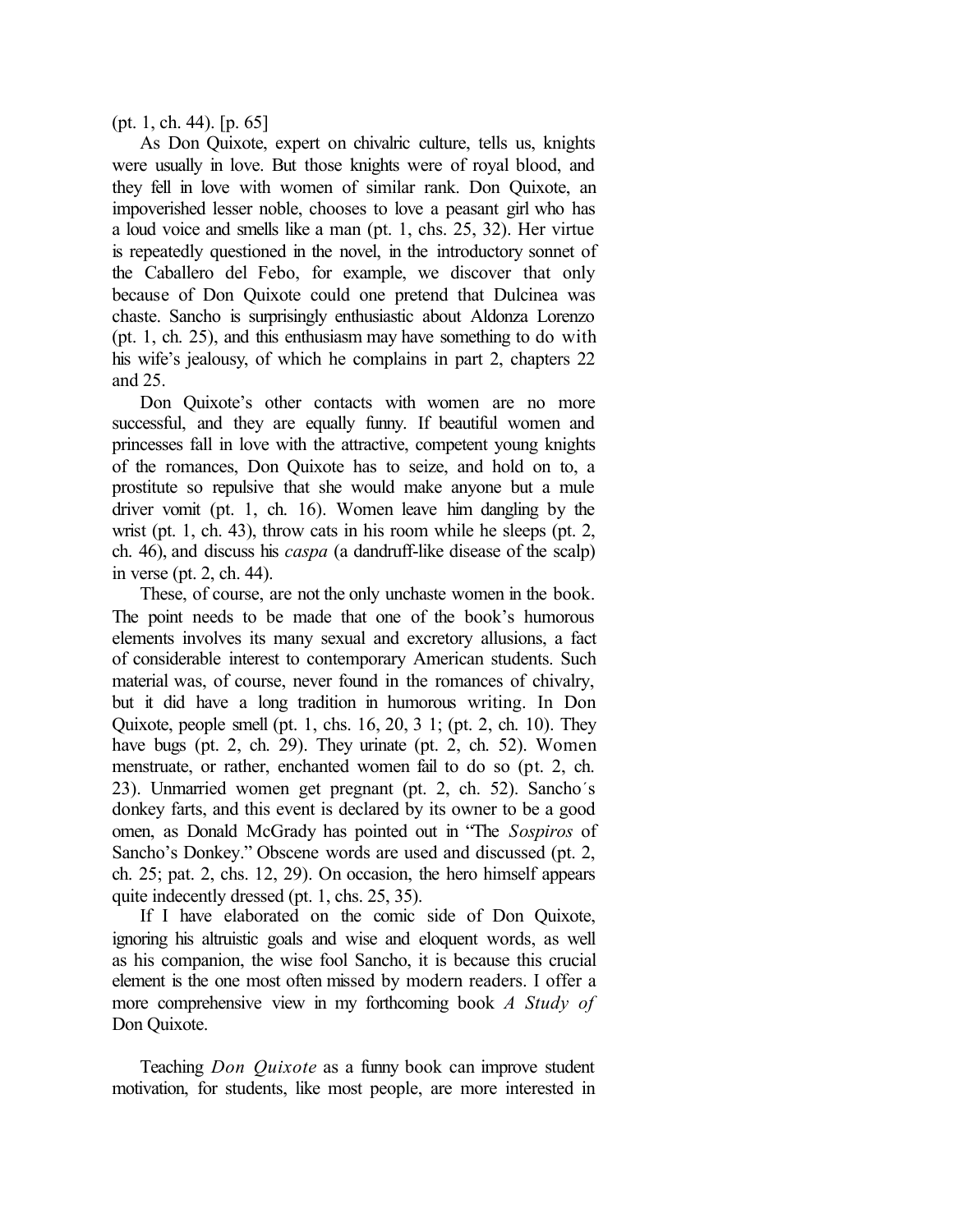entertainment than in philosophy. In many ways, however, this approach is devilishly difficult. I have never had a student who has read a single romance of chivalry or one who has seen the Cantinflas movie *Don Quijote cabalga de nuevo* (also [p. 66] released as (*Un Quijote sin mancha*), the adaptation that is most faithful, humoristically and geographically, to the novel.

Many have seen *Man of La Mancha*, and one of my first tasks is to undo the damage caused by that adaptation and by the misleading statements found in literature textbooks: to convince students that it is permissible to laugh. With some I never succeed. Most, however, cannot help but laugh, following the example I set for them when I explain the book from the perspective of the chivalric romances.

To help students appreciate the humor, I often translate it into contemporary terms. "Don Quixote de la Mancha" is like saying "Don Quixote of Taylor County," a similarly remote and relatively uncultured place. Many popular comedians use misfortune or impotence to elicit laughter: Woody Allen, for example, who dresses inappropriately, misunderstands what is said to him, is incompetent with machinery, doesn't know how to get the girl, yet wins our heart all the same. The inns, filled with colorful characters, I compare to truck stops, and the mule-driver, satisfied with Maritornes, to a truck driver.

Approaching *Don Quixote* from a "hard" perspective means paying close attention to Cervantes' language. His subtle, precise, and colorful use of words, still inadequately studied, accounts for much of the book's charm and status as a classic, but also makes it difficult for students to understand and appreciate. No existing edition is properly annotated for students with immature skills in Spanish. "Read it slowly; he wrote it slowly," I optimistically advise them, I also recommend reading aloud.

This problem is compounded when dealing with *Don Quixote* in translation, and I recommend that no one teach or even read *Don Quixote* in English without first reading the comments on existing translations by Russell ("*Don Quixote* as a Funny Book") and John Jay Allen ("*Traduttori traditori*: *Don Quixote* in English"). Russell unequivocally states that no translation since the eighteenth century is faithful to the spirit of the work, and Allen shows that all versions are marred by serious inaccuracies. Allen's call for a new translation has been answered by Jones' and Douglas' revision of Ormsby's translation; however, Shelton's version (London, 1612–20) is the most faithful to the spirit of the original, though inaccurate in many details and not available in a form suitable for classroom use. I believe, though, that the Spaniards are correct when they claim that *Don Quixote*, like much verbal humor, is to some extent untranslatable. Some levels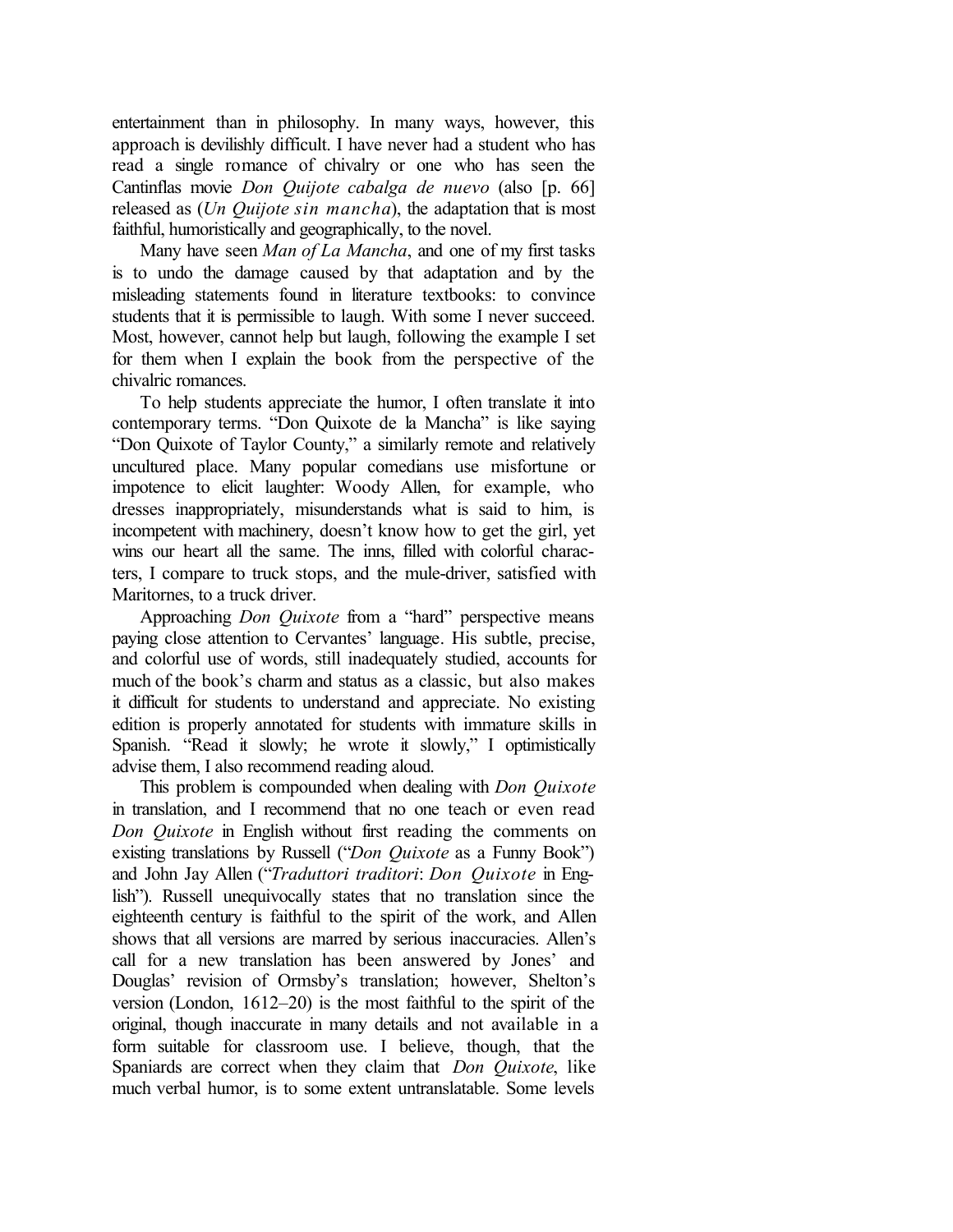of style and some chivalric archaisms and proverbs can be reproduced in English, but the vivid dialogue with lines like "allá van reyes do quieren leyes (pt. 2, ch. 5), "¿Católicas? ¡Mi padre!" (pt. 1, ch. 47), "Muéreme yo luego" (pt. 1, ch. 10), "señor mío de mi alma" (pt. 1, ch, 12), and "paciencia y barajar" (pt. 2, ch. 23), can only be explained, never translated. [p. 67]

Teaching *Don Quixote* as a funny book means teaching Golden Age Spanish, for which a survey course—often the students' only previous preparation 9 is inadequate. I endlessly explain linguistic features: the use of the second-person plural, metathesis ("dalde'' for "dadle"), the future subjunctive, the different use of object pronouns, the unfamiliar or archaic words and constructions ("un su marido"), the proverbs and their implications ("a buen callar llaman Sancho"), and the changing levels of style. In addition, some of the action, and the implications of what characters or narrators say, must be explicated. As Riquer has pointed out (in his essay "Cervantes y la caballeresca" in the Suma cervantina), even Spanish students may not know what a barber's basin is, and without such knowledge some of the humor is obviously lost.

There is, unfortunately, never enough time to discuss all this in depth. It would take about two years, and that type of study is impossible in an American university, if it is still possible anywhere. I have often had to teach not merely *Don Quixote* but all of Cervantes in a ten-week quarter. Although a course on Cervantes provides a good context in which to teach *Don Quixote*—most of the students will never study the complete opus of any other Spanish author—the undergraduate students I teach at Florida State cannot read the entire *Quixote*, much less the other works of Cervantes, in such a short period of time. Because I would rather have them read a lesser assignment well than a longer one superficially, I feel obliged to delete portions of the novel in preparing my syllabus. I usually choose for deletion how I hate to write this!—such sections as the intercalated tales of part I and most of part 2 after the departure from the Duke's castle.

The length of *Don Quixote* and the difficulty my students experience in reading it impose three restrictions on my teaching of the novel. Since reading the text is the first priority, and there is not enough time even for that, I do not ask students to write papers. Moreover, I do not expect them to read anything other than the text itself I specifically ask undergraduates not to seek out books on *Don Quixote* or on Cervantes. At best they are likely to find a Romantic interpretation; at worst, they will consult books like Dominique Aubier's highly misleading *Don Quichotte, prophète d'Israel*. I do give graduate students a summary history of Quixote criticism and a bibliography of suggested readings; this list includes, among others, Riley, Forcione, Allen, El Saffar, and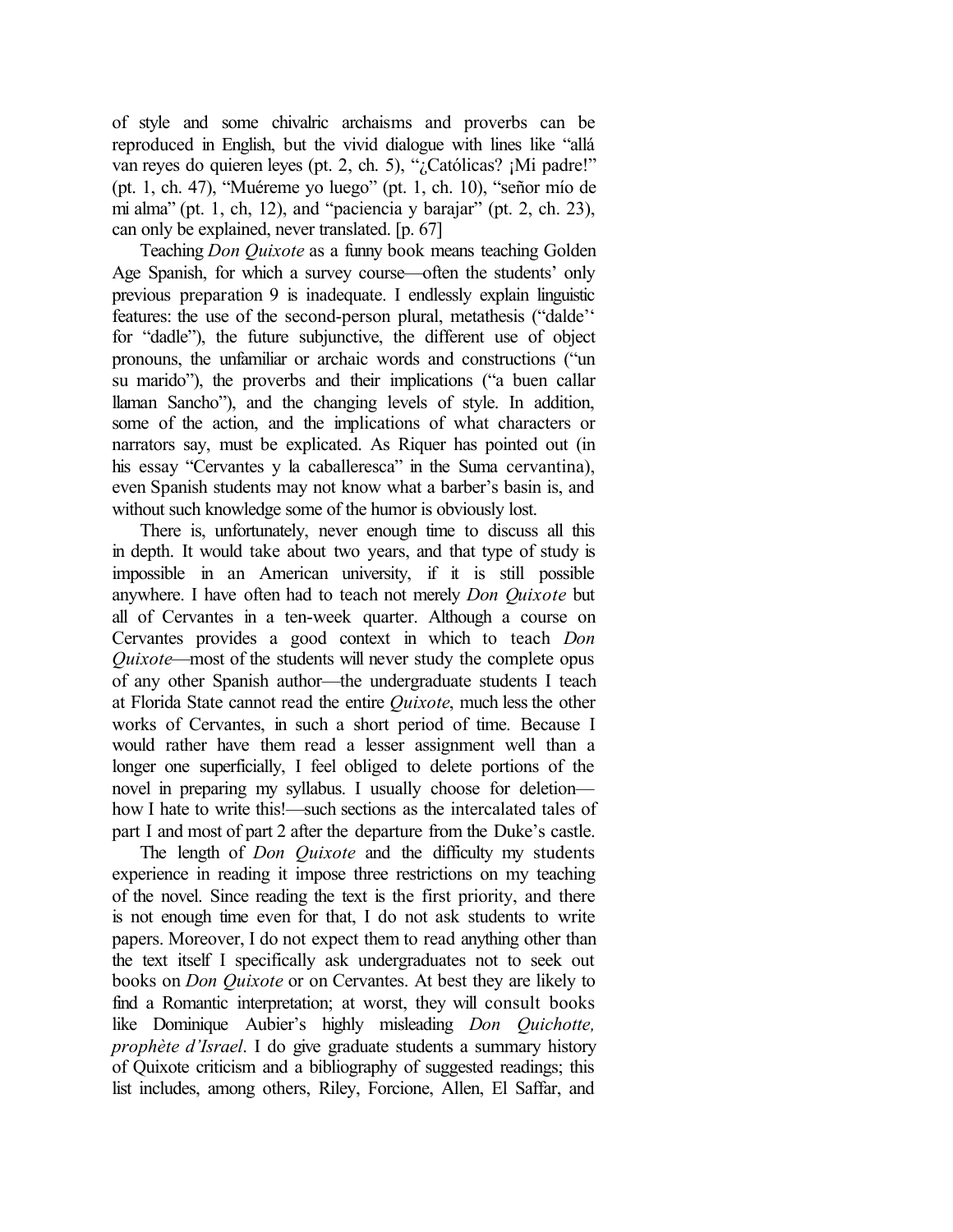Riquer. I discuss the differing views of these critics, and I teach students how to use bibliographical tools (like the listings and commentaries in *Anales Cervantinos*) to orient themselves in the huge Cervantine bibliography. I describe the life and personality of Cervantes and discuss how they are reflected in his work. I lecture on the romances of chivalry and the parody of chivalric customs, style, and adventures; on the author's Horatian intent to give us lessons for living along with the humor; on Don Quixote's madness and Golden Age attitudes [p. 68] toward it; on the differences between the two parts; on the levels of reality and fiction found in the work; and on the continuation of Avellaneda, his interpretation of part 1, and its influence on the authentic part 2.

If all of this is done "simply, with meaningful, pure, and wellplaced words" (pt. 1, prologue), the students—most of them—will come to the conclusion that I have reached, that *Don Quixote* is a brilliantly successful funny book. It is no chore to teach *Don Quixote* from this perspective. It's a different experience for me every time. Every time I go through the book, I find something new and funny in it. Every time I am amused, and pleased, and I wish it were possible to bring Cervantes back to life for one of those leisurely conversations at which he was so adept, "Quien a buen árbol se arrima, buena sombra le cobija" 'He who stays near a good tree, is covered by good shadow' (pt. 2, ch. 32). Vale.

## WORKS CITED

(The original volume had a collective list on pp. 164-82.)

- Allen, John J. *Don Quixote: Hero or Fool? A Study in Narrative Technique*. Gainesville: University of Florida Press, 1969.
- Close, A. J. *The Romantic Approach to* Don Quixote. Cambridge: Cambridge University Press, 1977.
- Eisenberg, Daniel. *A Study of* Don Quixote. Newark, DE: Juan de la Cuesta, 1987.
- *——. Romances of Chivalry in the Spanish Golden Age*. Newark, DE: Juan de la Cuesta, 1982.
- El Saffar, Ruth. *Novel to Romance: A Study of Cervantes's* Novelas ejemplares. Baltimore: Johns Hopkins University Press, 1974.
- Forcione, Alban. *Cervantes, Aristotle, and the* Persiles. Princeton: Princeton University Press, 1970.
- Mandel, Oscar. "The Function of the Norm in *Don Quixote.*" *Modern Philology*, 55 (1958), 154–63.
- McGrady, Donald. "The *Sospiros* of Sancho's Donkey." *MLN* 88 (1973), 335–37.